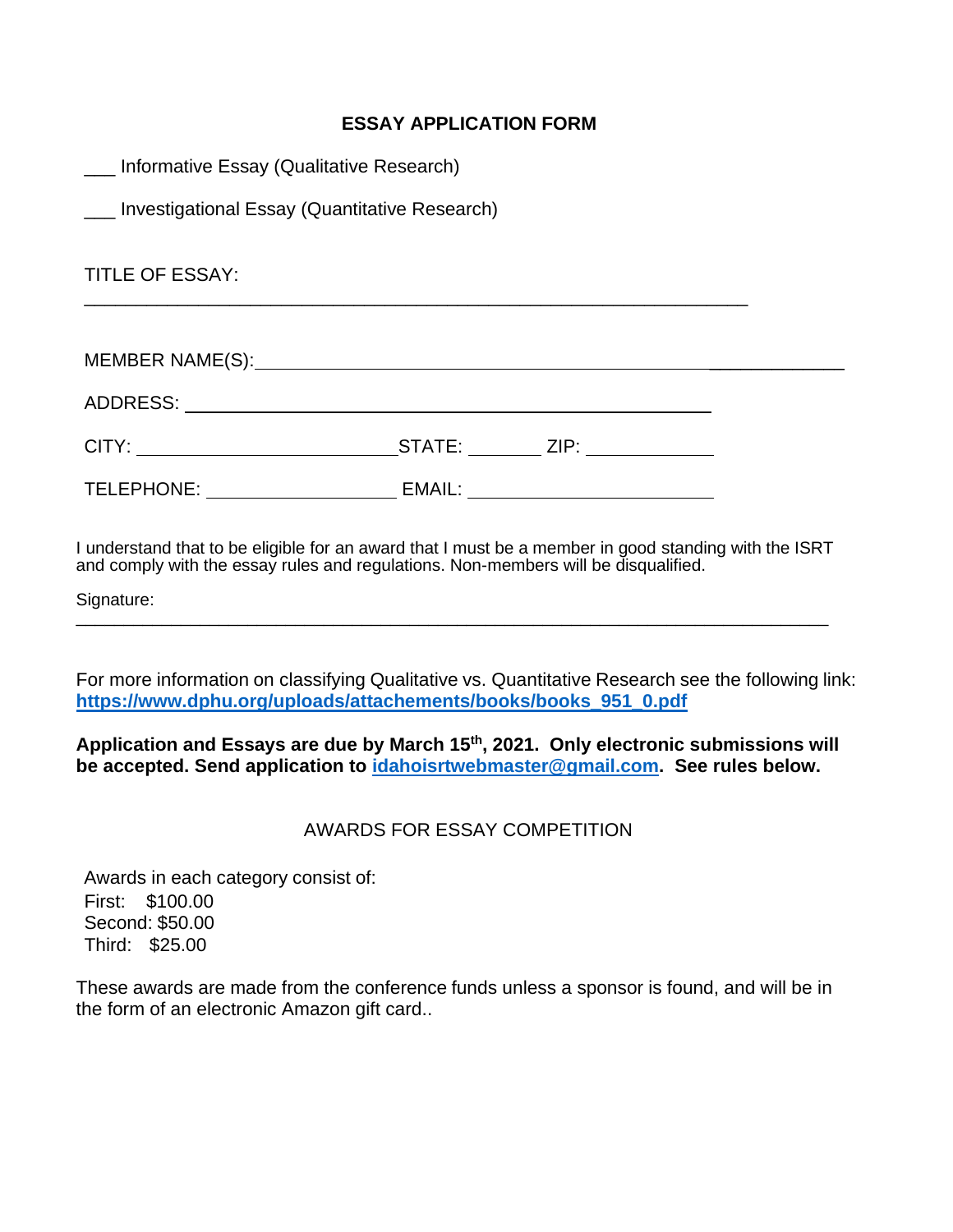# **ISRT ESSAY RULES AND REGULATIONS**

### **Eligibility:**

- All registered technologists and students who are ISRT members in good standing with the society are eligible providing their application and manuscripts are submitted by March 15th.
- The following ISRT officers may not participate in competition: President, President-Elect, Secretary, Treasurer/Membership Officer, Essay Chairperson, Essay Judges, or persons employed by commercial firms engaged in the sale or manufacture of equipment or products.

## **Applications:**

- Application forms are available on the ISRT web site. Electronic applications must be forwarded to [IdahoISRTWebmaster@gmail.com,](mailto:IdahoISRTWebmaster@gmail.com) within the submission deadline date.
- Proof of membership in the ISRT will be verified with the membership officer by the Committee Chairperson. Non-members will be disqualified.

### **Manuscripts:**

- All manuscripts must be original. Reading time (if required) shall be not less than ten (10) minutes or more than twenty (20) minutes. This time shall include display of images, data, etc. if needed for demonstration.
- The essays must be double spaced, Times New Roman size 12 font, with one (1) inch margins.
- Each applicant or team shall submit (1) electronic copy.
- The essay shall be **DE-IDENTIFIED** (i.e. remove author, clinical site, college).
- The title shall appear on the cover sheet without the author's name. Note: each applicant shall retain an additional copy for reading if required.
- Identifying marks will result in disqualification.
- The ISRT reserves the right to publish any or all manuscript essay entries in *Scattered Radiation*.

### **Judging:**

There will be no separate classification for technologist and student categories. All essays will be judged as one unit. The Committee Chairperson shall select three judges no later than sixty (60) days prior to the Conference. The judges shall be:

- Registered technologists that are members of their respective associations/societies, and employed in the profession for at least five years.
- Familiar with the subject matter to be judged. It is acceptable for the judge to use resource persons to comment on the validity of the technical content.
- Solely responsible to the Committee Chairperson.
- Judges decisions are final.